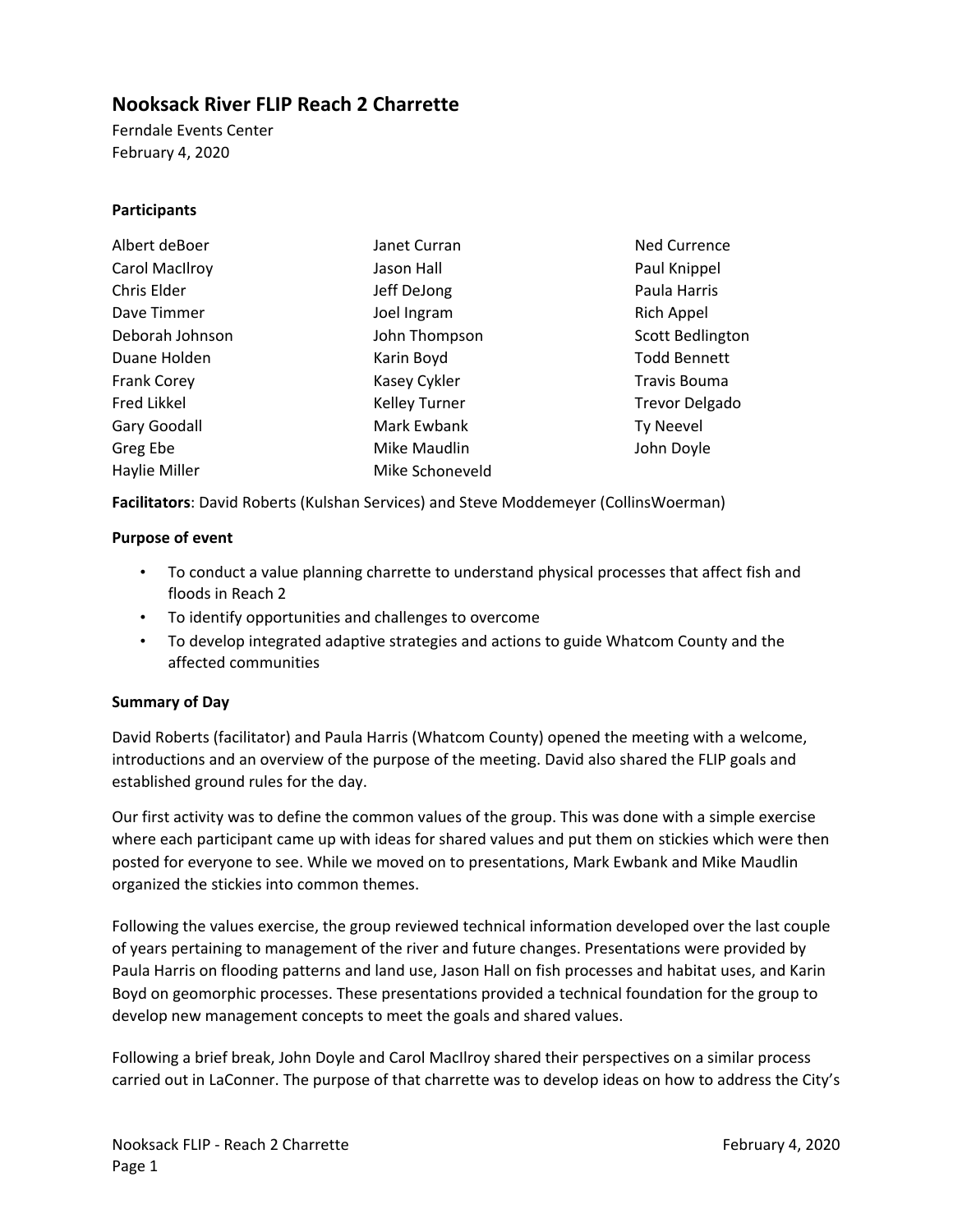flooding issues. Carol and John shared their impressions of how the charrette helped the community develop new ideas for moving forward.

Prior to beginning our idea generation process, Mark Ewbank and Mike Maudlin shared how they had grouped the input from the stickies into values for everyone. The 10 shared values agreed to by the group are as follows:

- Safety and Reliability
- **•** Creativity
- Environment
- Culture
- Community
- Fairness via Collaboration
- Respect, Honesty and Integrity
- Sustainable Economy
- Practical
- Fun

(Page 4 lists the input into these values.)

Our next session began the ideation process. Everyone was asked to come up with as many ideas for improving conditions in the floodplain as they could in about five minutes. Each idea was written on a sticky. Everyone posted their stickies on the wall. Once this step was completed, several people began organizing them into concepts. A total of 14 concepts were identified including one with miscellaneous ideas. They included the following:

- o **Economic Incentives (24)**
- o **Floodplain Connectivity (20)**
- o **Land Use Planning (20)**
- o **Water Rights (17)**
- o **Levy Re‐configuration (16)**
- o Sediment (8)
- o Improve Drainage (6)
- o Tree Planting and Wetlands (5)
- o Collaborate (5)
- o Improve Mainstream Habitat Complexity (3)
- o Recreation (2)
- o Miscellaneous (2)
- o Look at Crop Suitability and BMPs (0)
- o Bank Edge Roughening and Improvements (0)

Our final step in identifying concepts was to rank the themes with the greatest group interest. Each participant was given the opportunity to vote with five dots for their favorite concept. From this process we identified five concepts that had the greatest interest for additional evaluation. The number of votes received by each theme is indicated by the number following the above concepts. The **bolded** concepts were chosen for additional conversation and conceptualization.

While the non‐bolded concepts did not receive a full conceptualization, some were included in the discussions of the five chosen concepts. All concepts suggested by the participants are recorded here and may be included in future conceptualizations or re‐examined at a later date.

The outcomes of the discussions regarding the five bolded concepts are detailed in this document and can be found starting on page 8.

After lunch, participants broke up into five table groups with the goal of further developing the five concepts. There was a good diversity of participants at each table. After some discussion and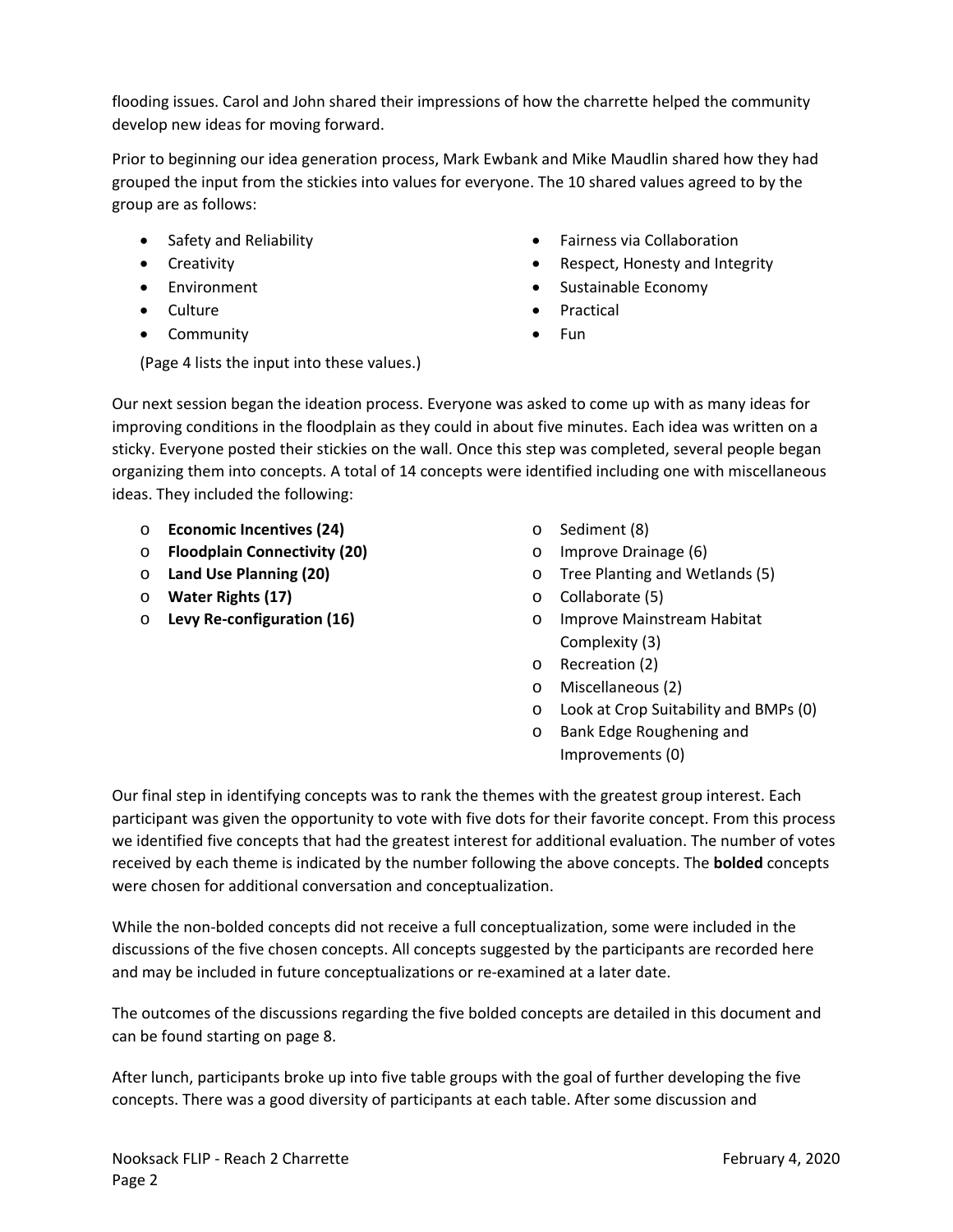brainstorming, each table was asked to prepare a flip chart summary showing the following information as agreed upon by those at the table:

- Name of their solution
- Description (sentences) of the theme and solution
- Describe how their solution meets all of the success criteria (group values)
- Plans & Sections (drawings)
- Sales pitch: Solution's most worthy features/benefits
- Questions/obstacles to be addressed

The final exercise for the day was to have each of the tables present their concepts using their flip charts to the rest of the group. The group went around the room with each table presenting their findings followed by an opportunity for the rest of the group to ask questions or provide input.

At the close of the day, all were asked their thoughts on the day. On the positive side:

- there was good listening
- everyone was respectful
- the conversation was balanced
- $\bullet$  it was helpful to hear different perspectives
- the case study was a good primer
- they enjoyed working around the table
- coming together felt good
- solutions were good
- it felt good to be included in the local process and to learn about the issues

The only negative comment was that some felt the process made for a long day.

The meeting concluded at 4:10PM.

**The notes including all sticky ideas from both the values development and concept generation process follow in this document.**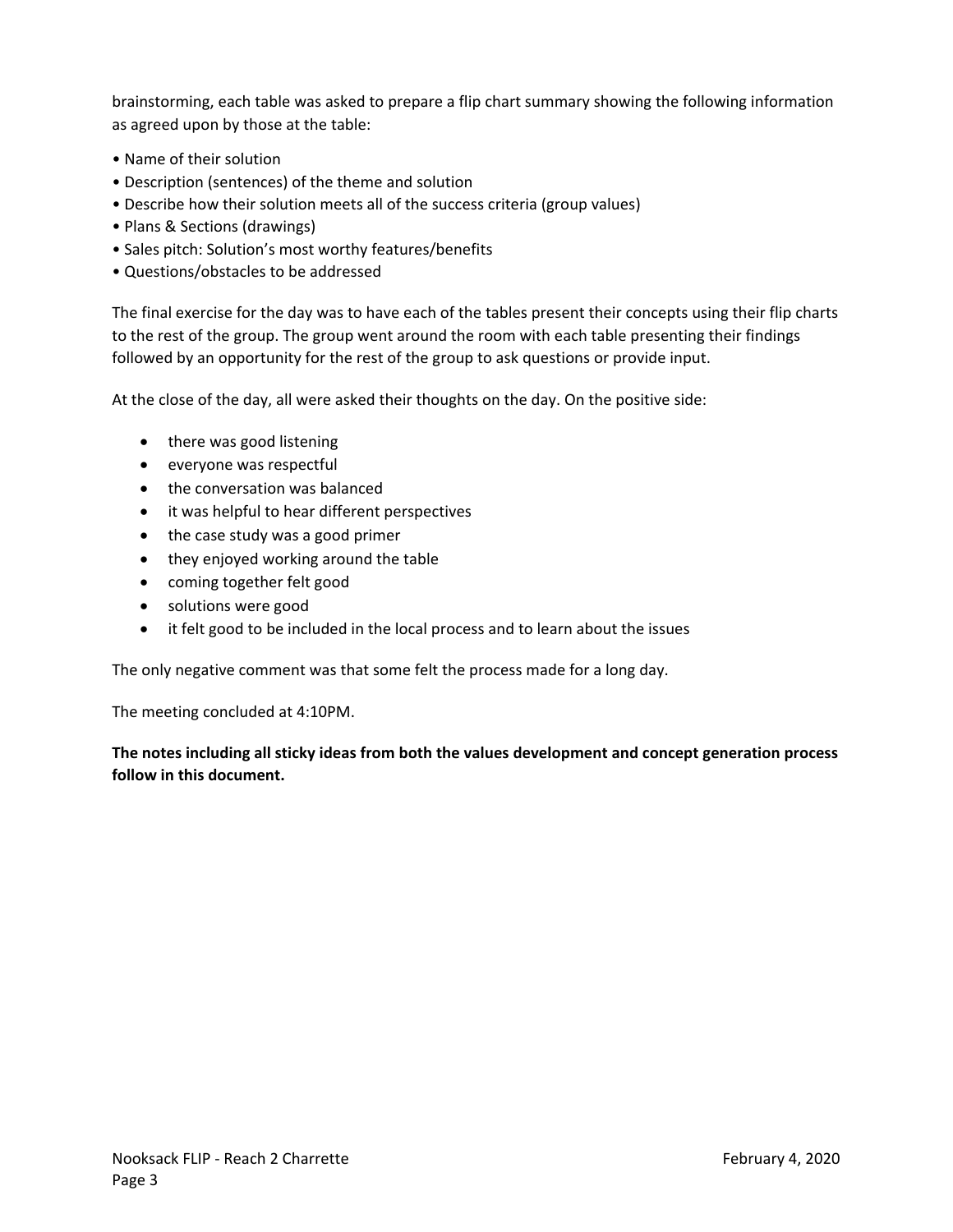# VALUES DEVELOPMENT

The group's values were determined using a sticky exercise. The following shows the agreed upon values and the content of the stickies that led to the values. If multiple stickies shared the same idea, this is noted. For example, if three people share a comment, "x3" follows the idea.

#### **Fairness via Collaboration**

- desire to seek common objectives and solutions
- be fair, be open, and try to understand different points of view
- equitable
- compromise x3
- balanced
- work together for common goal
- working together
- willingness to leave one another's challenges and problems and seek solutions
- seek consensus
- understanding
- open communication
- be objective
- open to new ideas / ways of doing things
- $\bullet$  open
- we are here to solve mutual problems
- balance habitat with agriculture and growth (urban)

#### **Respect, Integrity, and Honesty**

- be respectful x6
- honesty x6
- ask honest questions
- have integrity x4
- trust (even government)
- listen to ideas of others
- be an active listener
- **•** listening skills
- professional integrity
- **•** trusting relationships
- transparency
- compassion

#### **Sustainable Economy**

- sustainable agriculture
- desire to save ag land
- preserve agriculture
- a sustainable farming community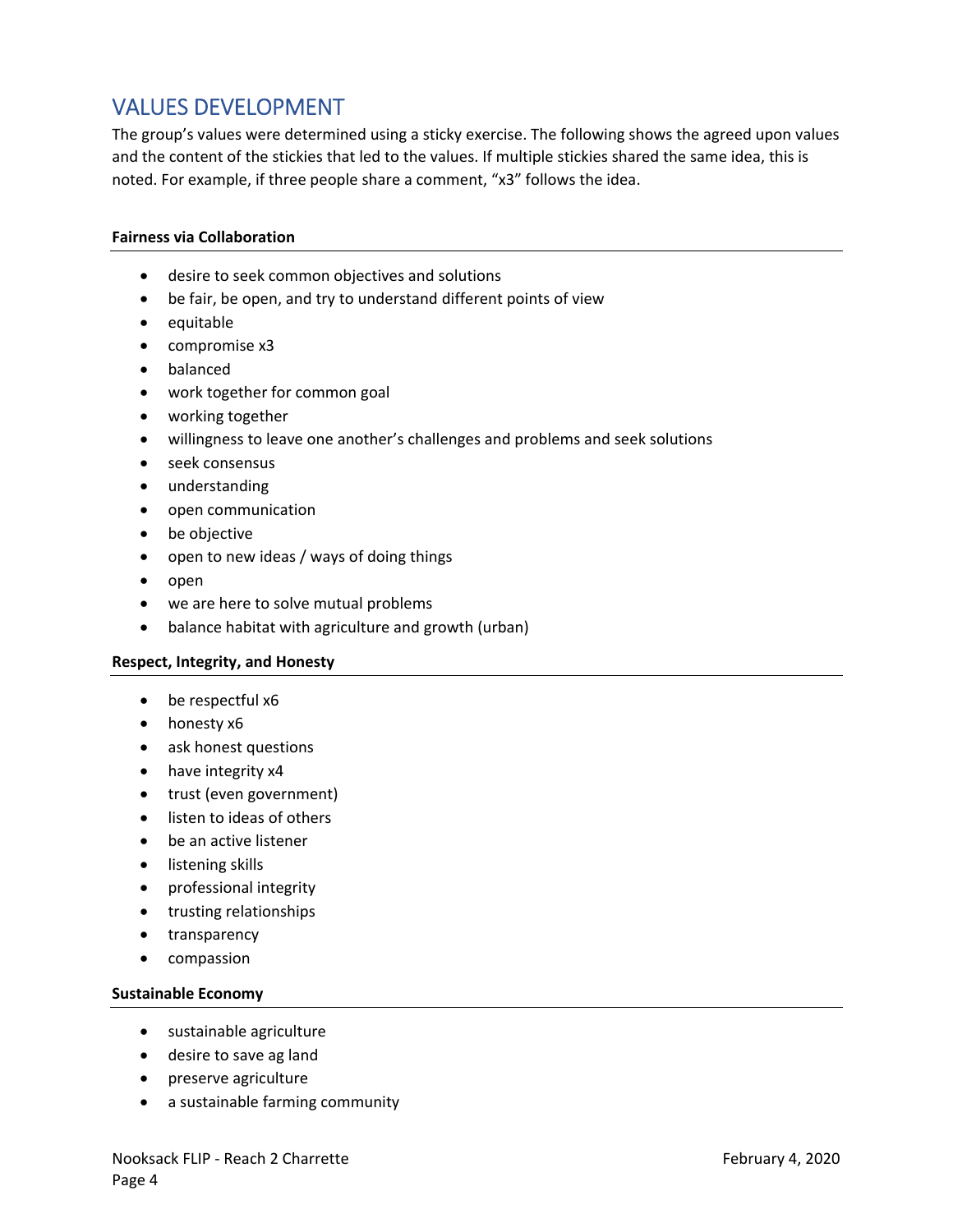- plan for the future 20 to 100 years
- a sustainable fishing community
- **•** family sustainability
- economics versus community values
- ability to catch fish
- economical
- resilience
- **•** sustainability
- a comfortable lifestyle
- planning for 100 years
- driving rural economy
- economy
- quick recovery
- economic viability for everyone
- prosperity
- quality livable communities
- moderate living for all (farmers, fishers, etc.)
- support farming community and economy
- economically feasible (with a stretch)
- **•** forward looking

#### **Practicality**

- common sense approach x2
- able to implement
- practical x2
- what has worked in the past
- learn from the past
- solutions oriented
- cost effectiveness
- make decisions with common sense
- cost effective
- scientific knowledge and understanding
- regulations based on shared values

#### **Fun**

- enjoy life
- have fun
- occasional humor
- friendship
- chocolate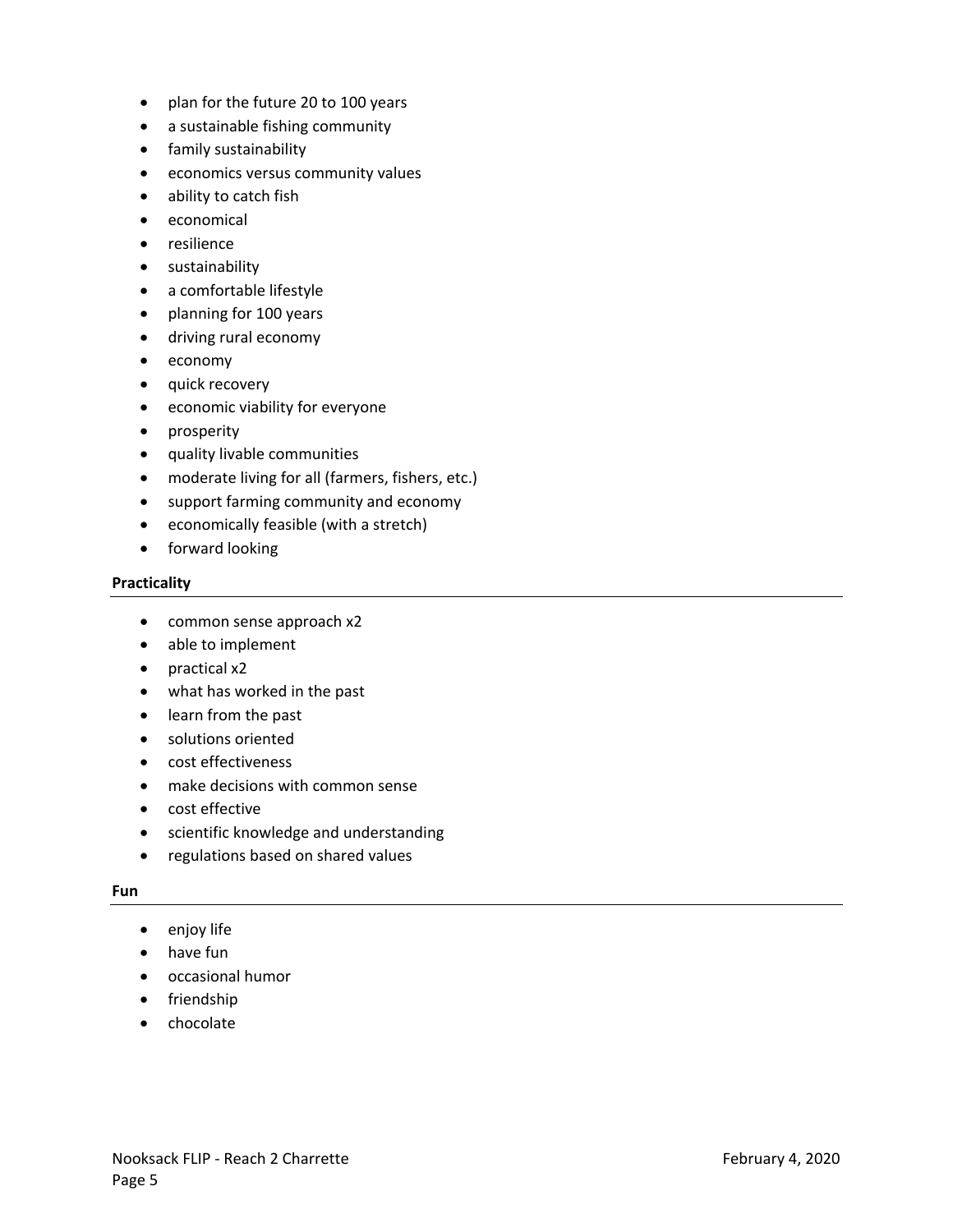#### **Culture**

- family
- culture
- respect our history
- agrarian culture
- support tribal culture and economy
- friends

#### **Community**

- is exciting and inspiring and builds and strengthens community
- social equity
- socially equitable
- respect community identity
- respect for each other's opinions
- putting yourself in other people's shoes and open to others' experiences
- listen to all perspectives
- supports local community
- neighbors supporting neighbors
- cares for broad community
- community integrity
- health
- good health

#### **Safety and Reliability**

- $\bullet$  safety x 4
- security
- nimble and responsive
- predictability x2
- reduces negative flood impacts
- reliability

#### **Environment**

- clean water
- ecosystem resilience
- recover salmon
- desire to protect natural resources
- environmentally beneficial for people and wildlife
- healthy environment
- protect water resources for everyone and animals / habitat
- natural resources are community resources
- clean and cool water
- open space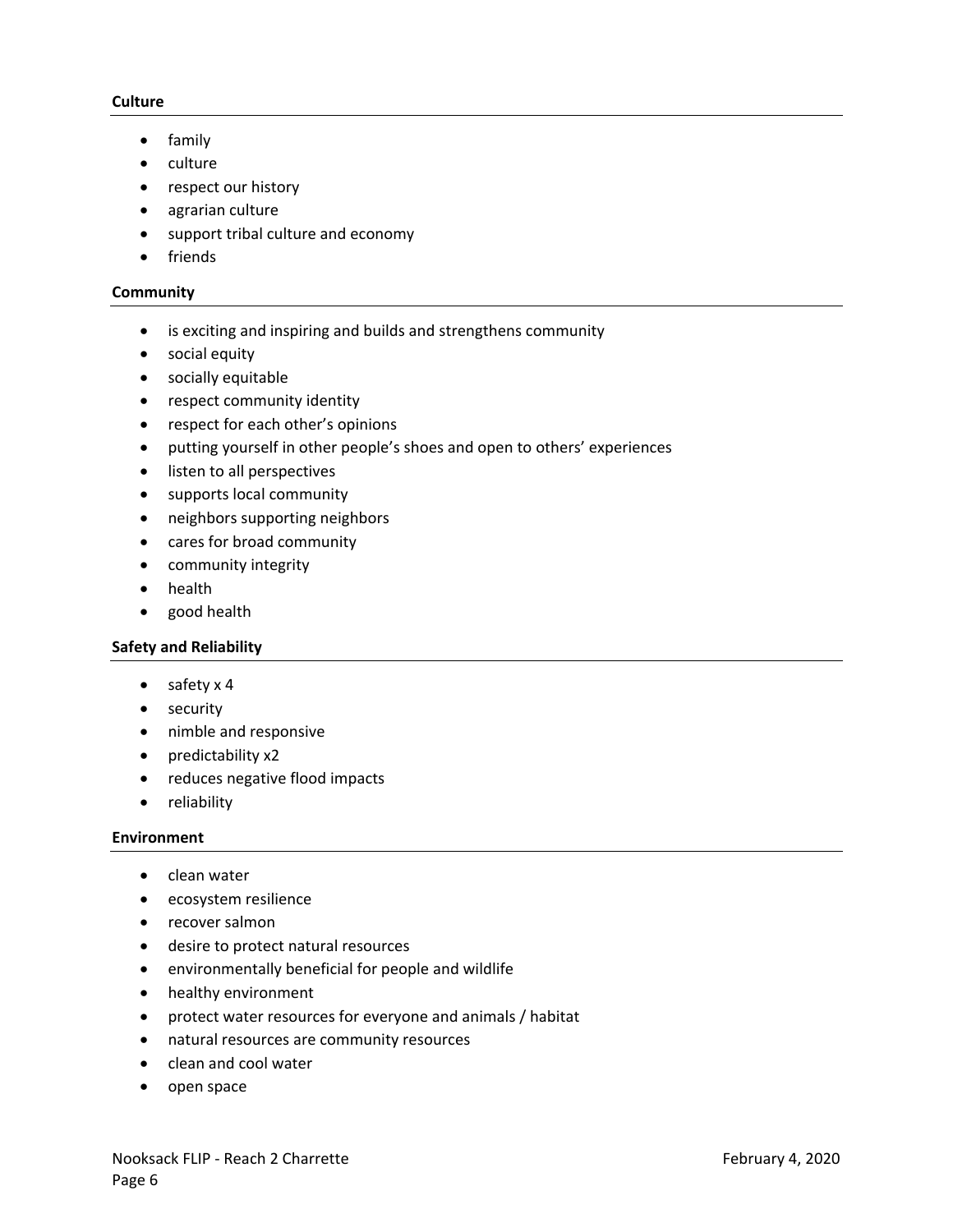#### **Values: Creativity**

- be creative x2
- have faith that creative ideas can work
- holistic x2
- proactive
- keep an open mind
- challenge assumptions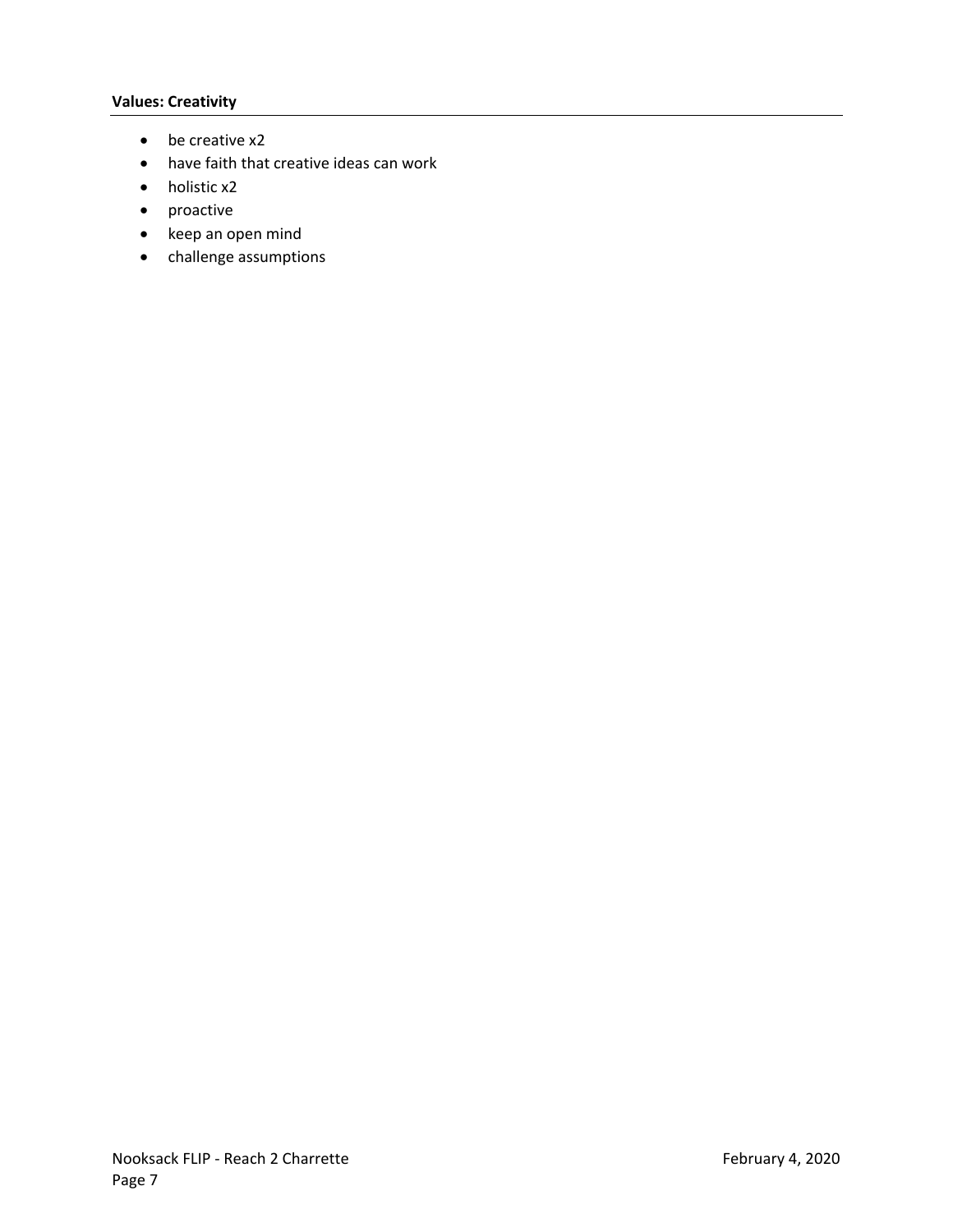# CONCEPT DEVELOPMENT

The five following concepts were developed and shared with the group. Each concept includes a list of the Stickies that contributed to the concept, followed by the notes from the ideation process shown as IDEAS.

## **Economic Incentives (24)**

- acquire homes or retrofit to be flood proofed
- floodplain buyback program when owners won't sell
- compensate farmers for ecosystem services
- acquire marginal farmland to create floodplain wetlands
- flood easements to compensate farmers to receive floodwaters ‐ ecosystem services valuation
- funding landowners for natural resource improvements
- purchase more flood properties
- have a chat on private property needs to be valued
- find incentives and compensation to help landowners impacted by natural resource improvements
- acquisition of flood storage areas upstream of I-5
- flood storage to offset development
- infrastructure buyout River Rd
- property acquisition for projects / capacity
- allow for responsible growth in city of Ferndale
- floodplain conservation program for landowners (similar to CREP)
- channel migration easements (set levee back, remove armor, and compensate landowners to dedicate land as river bottom)
- create fund to support farmers in crop replanting after flooding
- acquire key properties at risk and widen active corridor
- voluntary conservation easement / reimbursement program
- salmon habitat easements on farmland
- compensate farmers for ecosystem service
- compensate for crop loss for floodplain connection outside growing season
- find economic incentives to farmers to transition to regenerative farming techniques
- get more money to implement
- mitigation banks
- strategic efforts to convert nominal ag land along the river into habitat
- help fund drainage projects
- support dairies
- find low lying areas that are not productive for farming and restore / reconnect to the river for habitat
- do not forget the cheese next time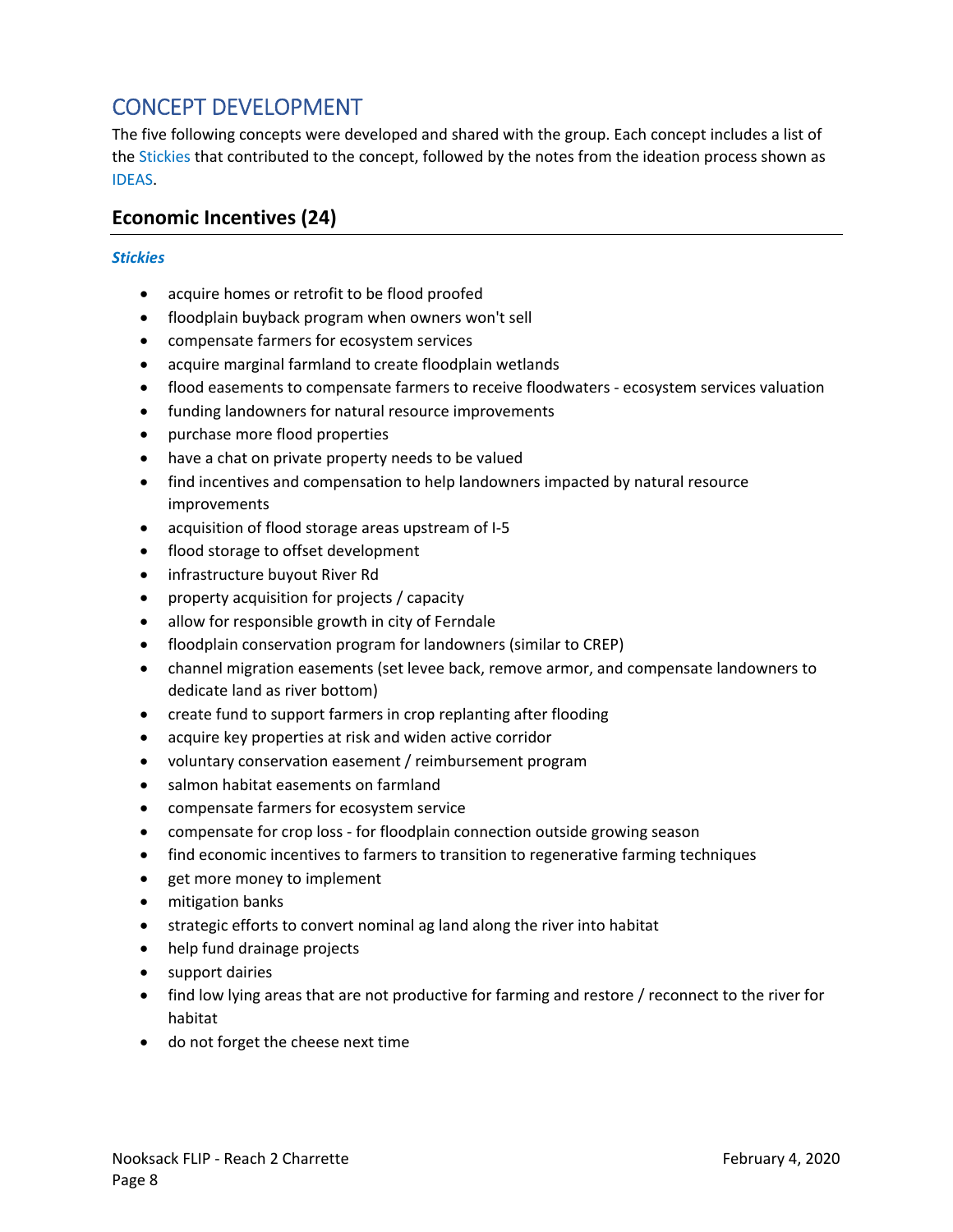#### **IDEAS: Economic Incentives Ideas**

- Creating a more organized, nimble incentive program / making people aware
- Pilot project
	- o design beyond current regulatory structures (water rights)
	- o track success
	- o quantify results / benefits
	- o demonstrate value (could show Ferndale improvements that help also could help with the money)
- Monitoring is this working?
	- o Site specific multi‐benefit projects
- Elements of incentive program
	- o reduce flood risk
		- **•** remove homes
		- **F** remove development rights
		- **•** have money ready for opportunities
	- o farm benefits
		- **n** increase drainage
		- **spring flood protection**
		- **u** water rights
		- **ulvert improvements**
		- **E** compensation: buffers, CMZ, land
	- o fish benefits
		- **•** water retention / water increases in the summer
		- **-** LWD
		- **riparian**
		- access to more habitat
		- **stranding / predation improvements**

#### **Conservation Futures (written on side of page)**

- Flood tax
- Ferndale? Lynden?
- Reduce flood risk
	- o remove homes
	- o remove development rights
	- o explore how to have money move quicker
- Long term easements and transition
- Flood impacts
	- o field damage
	- o crop loss
- Look into creative compensation
	- o \$15,000 an acre
	- o 15 to \$25,000 per acre with water rights
	- o 8 to \$12,000 an acre without water rights (?)
	- o Improved levees for protection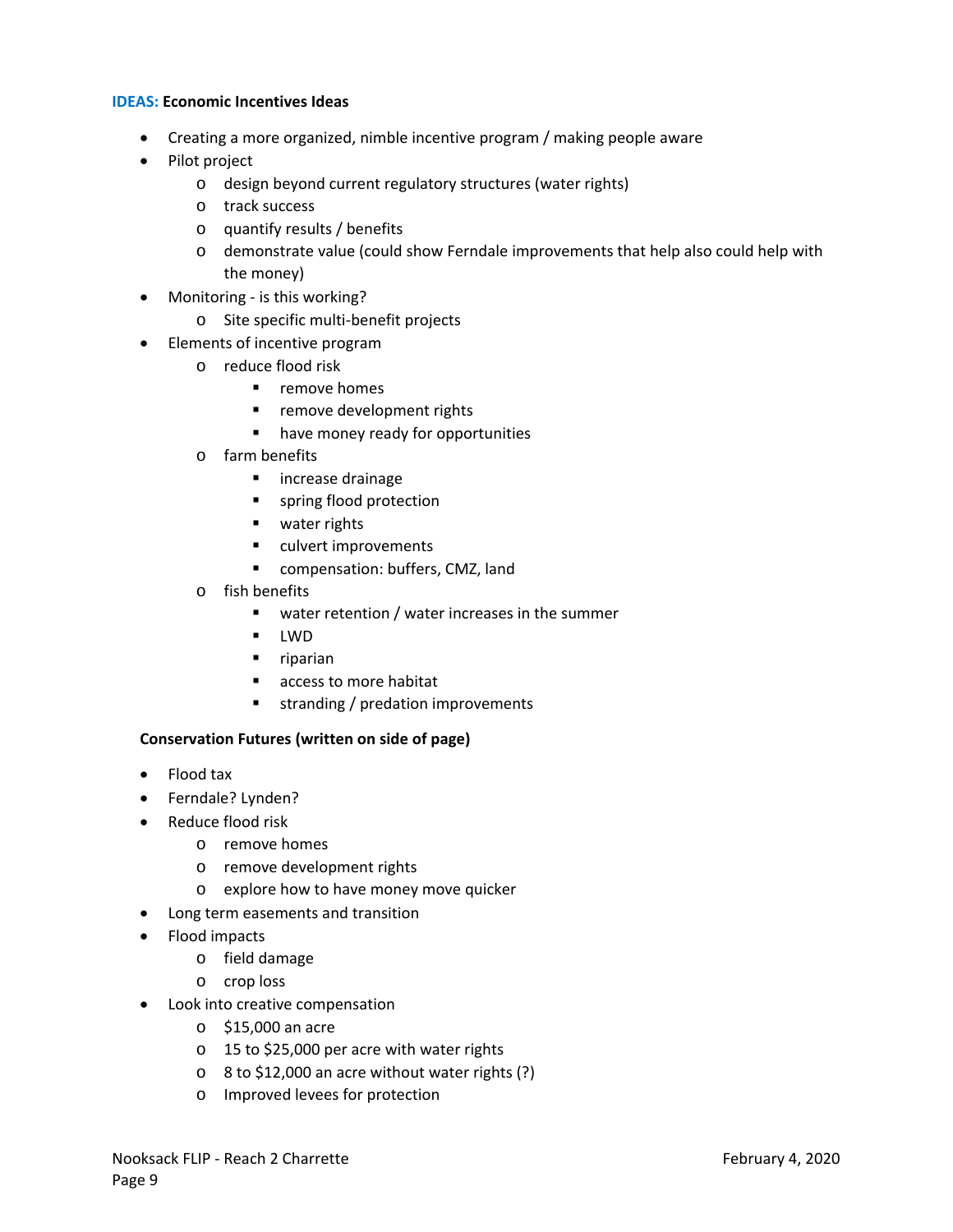- Incentivize other creeks to increase fish capacity
- Cougar Creek culverts
- CMZ easements
	- o drainage
		- o water rights
- package of incentives pilots
	- o Fish: LWD, connectivity, riparian, culvert removal
	- o Farm: drainage, water rights
- show benefits to those downstream i.e., Ferndale. Help get money for changes
- combine mitigation dollars
- **•** flight shows lands more challenging to farm

### **Questions / obstacles**

- Funding needs increase significantly
- Water right laws / complexity significant barrier (getting water right and getting access to existing water)
- Current dollars take years for acquisition
- Limitations in how to value farmland
- Active conversion to higher crop value that might not be compatible with flooding
- Impact on neighbors or downstream / upstream
- Uncertainty of outcome, belief done properly
	- o outcome: have to deal with other things (predation)
- Certainty: how often flooded, when flooded and where fish can go (floodgates)
- Will there be money for some projects. They have to "hang" together to be an incentive
	- o water: fish, farm
	- o habitat
	- o flood
- Land use outside of study area stormwater management and other responsibilities

### **Cool things**

- If there are things we can do, let's do them.
- No one wants to harm their neighbor.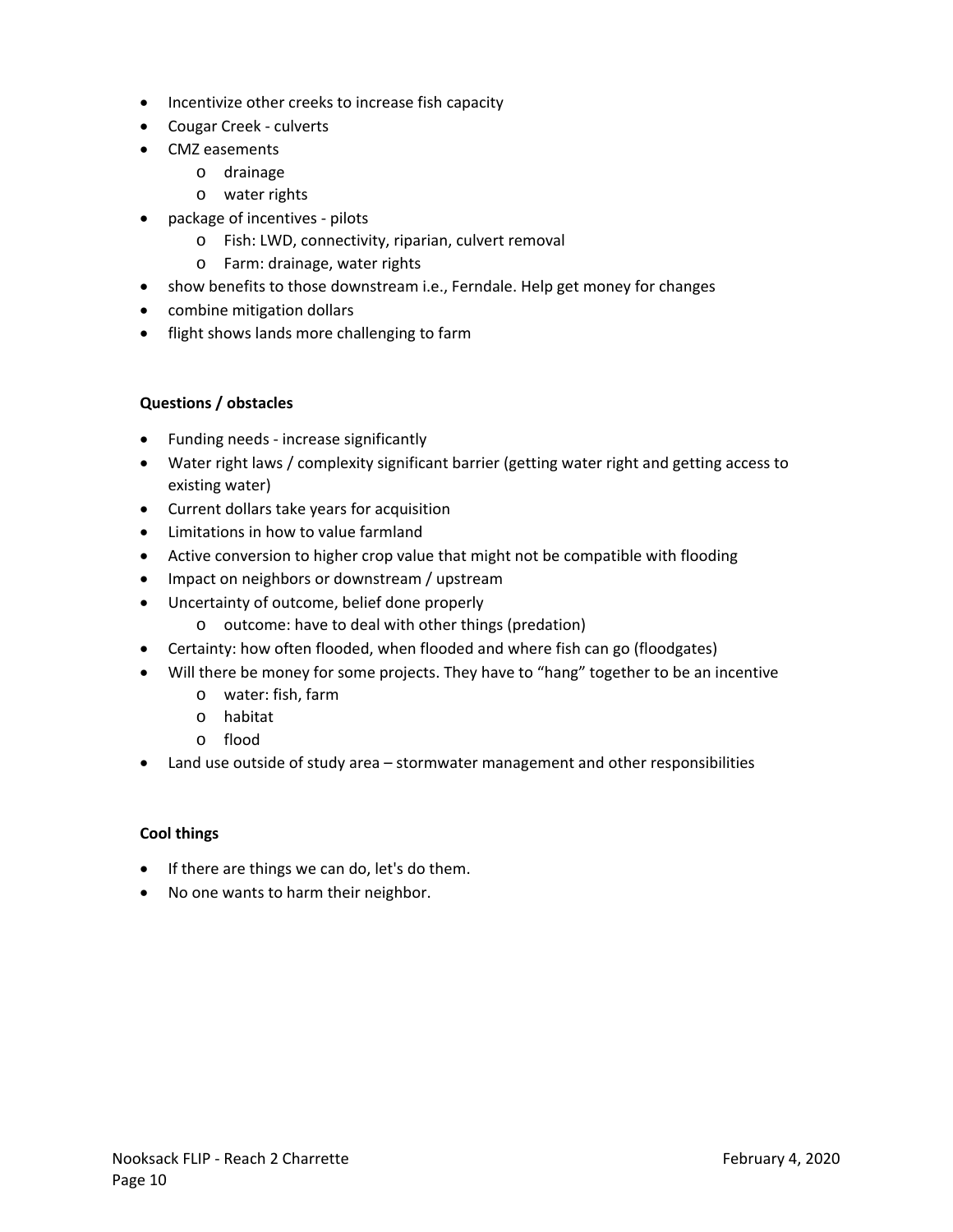## **Floodplain Connectivity (20)**

#### *Stickies*

- fish-friendly floodgates
- additional floodgates (beyond currently planned) in Bertrand / Fishtrap area
- Cougar Creek flood gate
- Ritter Road flood gate
- Cougar Creek flood / flap gate and riparian improvements
- Whiskey Creek fish passage / automated floodgate
- Ritter Road gate flood and riparian improvements
- retrofit all flood gates
- calibrate flood gates
- focus new floodgates at outlets of tributaries
- **•** bigger pipe and flood gate at Whiskey Creek
- help fund the Duffner / Bertrand floodgate project. It helps fish and farms ‐ win / win

#### **IDEAS: Integrated Floodplain Connectivity**

*Theme / Solution:* address floodplain connectivity by improving access for salmon and managing floodplain storage and drainage

- For timing and duration as applies to fish, farm, flood, and facilities
- Solution through new and or refurbished floodgates (includes upstream habitat enhancements on tributaries and ditches)
- Identify areas of the floodplain for storage, refuge, flood relief / drainage, and groundwater recharge

*How we meet success criteria:* practical solutions that use creativity to optimize fairness, environment, and sustainable economy

*Plans / locations of flood gates:* (Includes all barriers upstream and habitat enhancements in the tributaries and ditches)

- Duffner Ditch
- Fishtrap (side ditch upstream)
- Whiskey Creek
- Ritter Road
- Schneider Ditch
- Cougar Creek
- others
- Road / culvert barriers (ask Joel Ingram)

*Identify areas for:* floodplain storage, levee setback, drainage

*Sales pitch:* solutions that simultaneously:

- maintain / enhance drainage during the growing season
- increase connectivity for fish access to blocked habitat and enhance habitat quality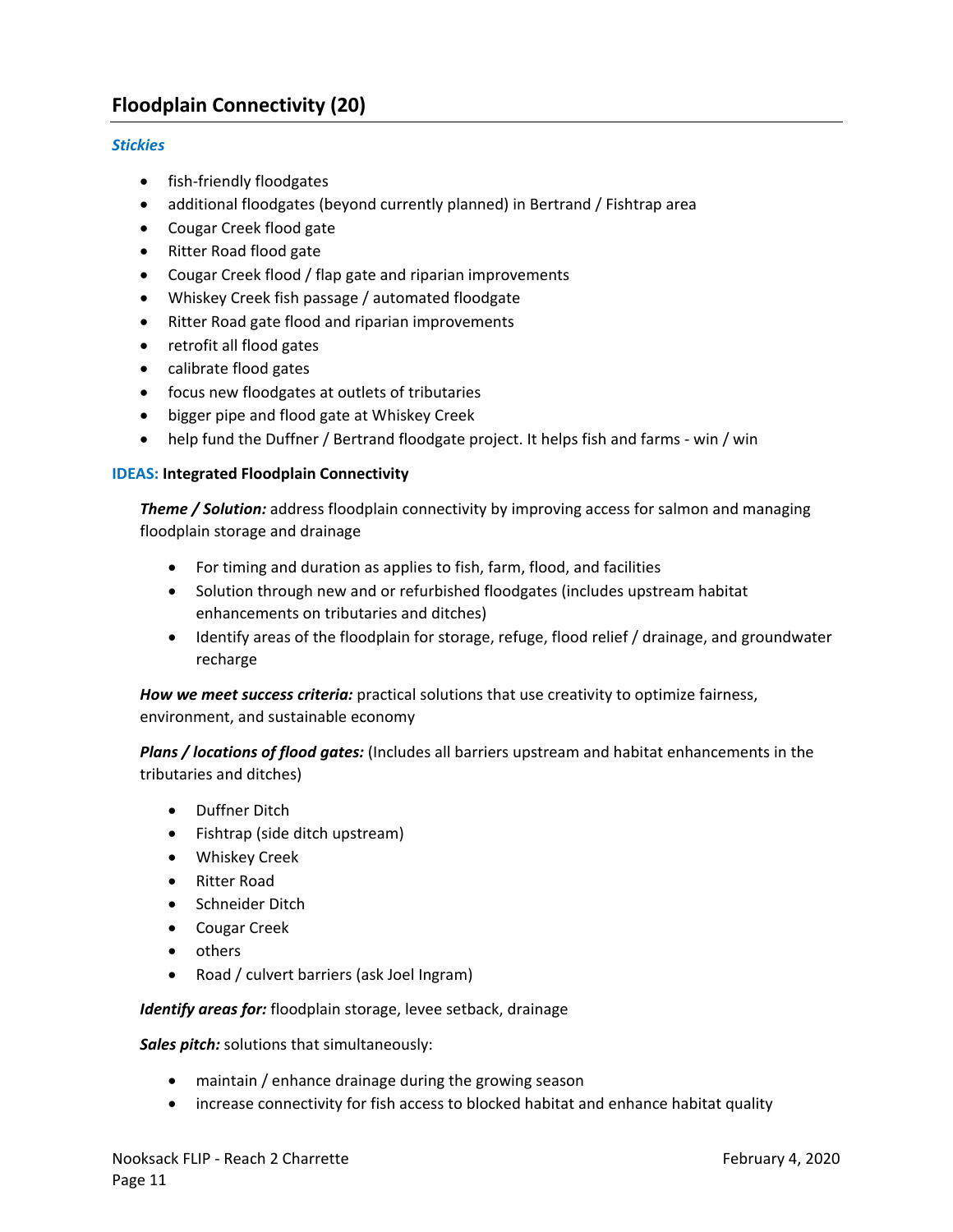• enhance groundwater recharge

#### *Questions / Obstacles:*

- future growth / climate change impacts / resilience of solutions
- potential impacts downstream
- how well do the floodgates work for fish passage?
- what is the balance between groundwater recharge benefits and drainage during growing season?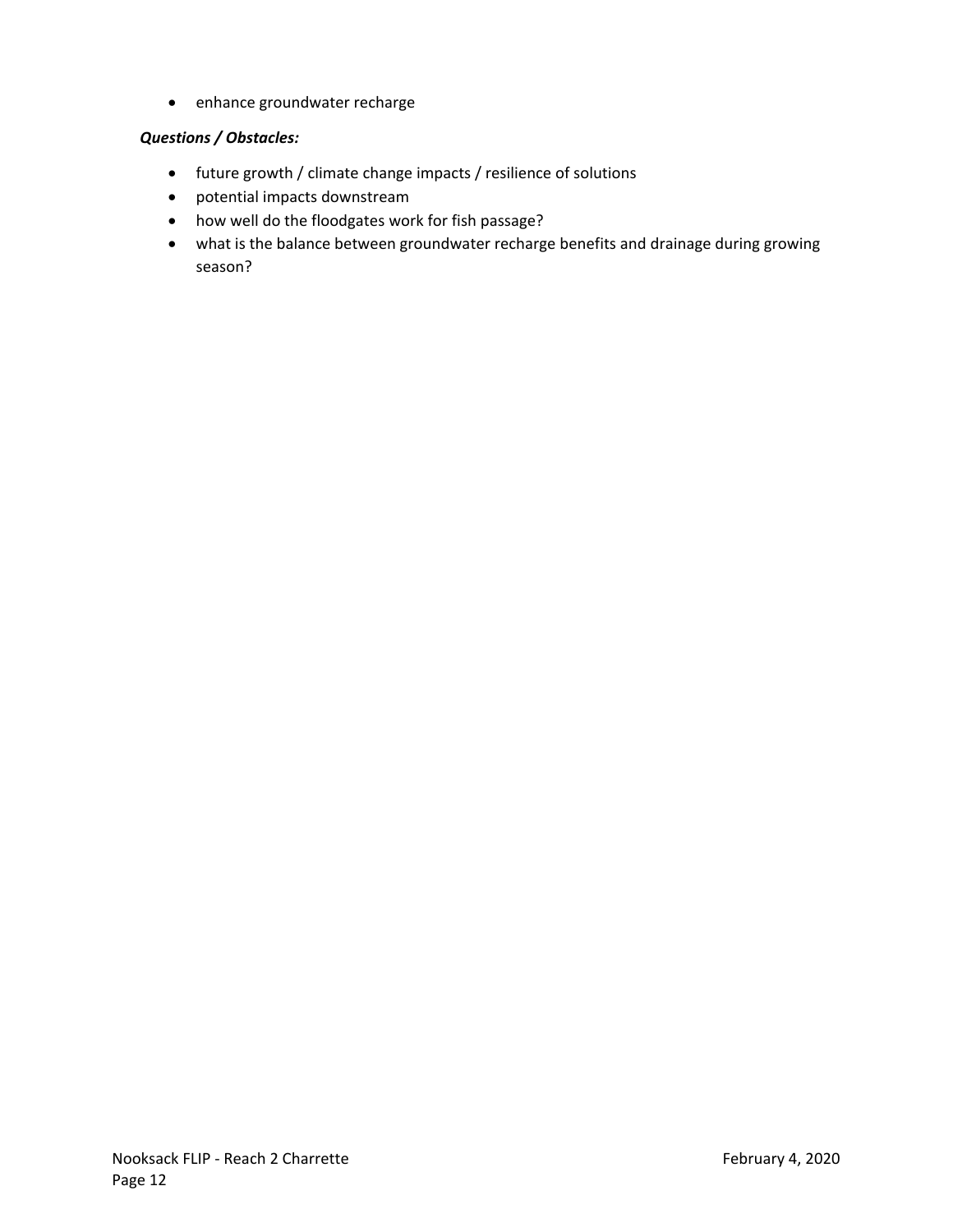## **Land Use Planning (20)**

#### *Stickies*

- include culturally important areas in planning
- include climate change projections in our planning process to increase plan resiliency
- look at I‐5 to Main Street flood conveyance
- support Ferndale in preventing development in flood prone areas
- reduce residential densities in floodplain
- Ferndale rezoning
- reduce impacts from development
- develop a long-term land use strategy for the floodplain that promotes sustainable floodplain management approaches
- do not build in frequently flooded areas including small cities
- support Lynden in not developing into the floodplain
- city planning more integrated and better communicated between fish and farm
- manage stormwater impacts on flooding / water quality
- function of Lynden stormwater pond
- current Lynden stormwater issues / future Lynden stormwater
- relocate structures in floodplain
- widen Main Street bridge crossing in Ferndale
- floodgates (stop logs) in railroad trestle (so Bo doesn't have to berm)
- construct a flood tunnel in Ferndale
- evaluate Ferndale development plans and impacts to I‐5 and Lummi Nation
- remove developments and development potential from floodplain

#### **IDEAS: Sustainable Land Use**

- appropriate zoning and land use regulations to keep problem from getting worse (existing and with climate change)
- evaluate structural (bridges, tunnels etc.) and nonstructural (buyouts, rezoning) measures to address existing damages to infrastructure and facilitate future integrated projects

#### **CONSISTENCY WITH VALUES:**

- safety that's the point
- environment cultural preservation and habitat improvement potential
- community better integration between and with County and city avoids devastation of community
- fairness via collaboration basing changes in regulations and zoning on science to protect future owners. Includes honesty and respect with property rights included (ac \$ hand‐in‐hand with down zone)
- Sustainable good development reduces future damages; increase open space / recreation opportunities for residents
- practical cost effective, politics aside
- Fun? Not so much  $\odot$
- $\bullet$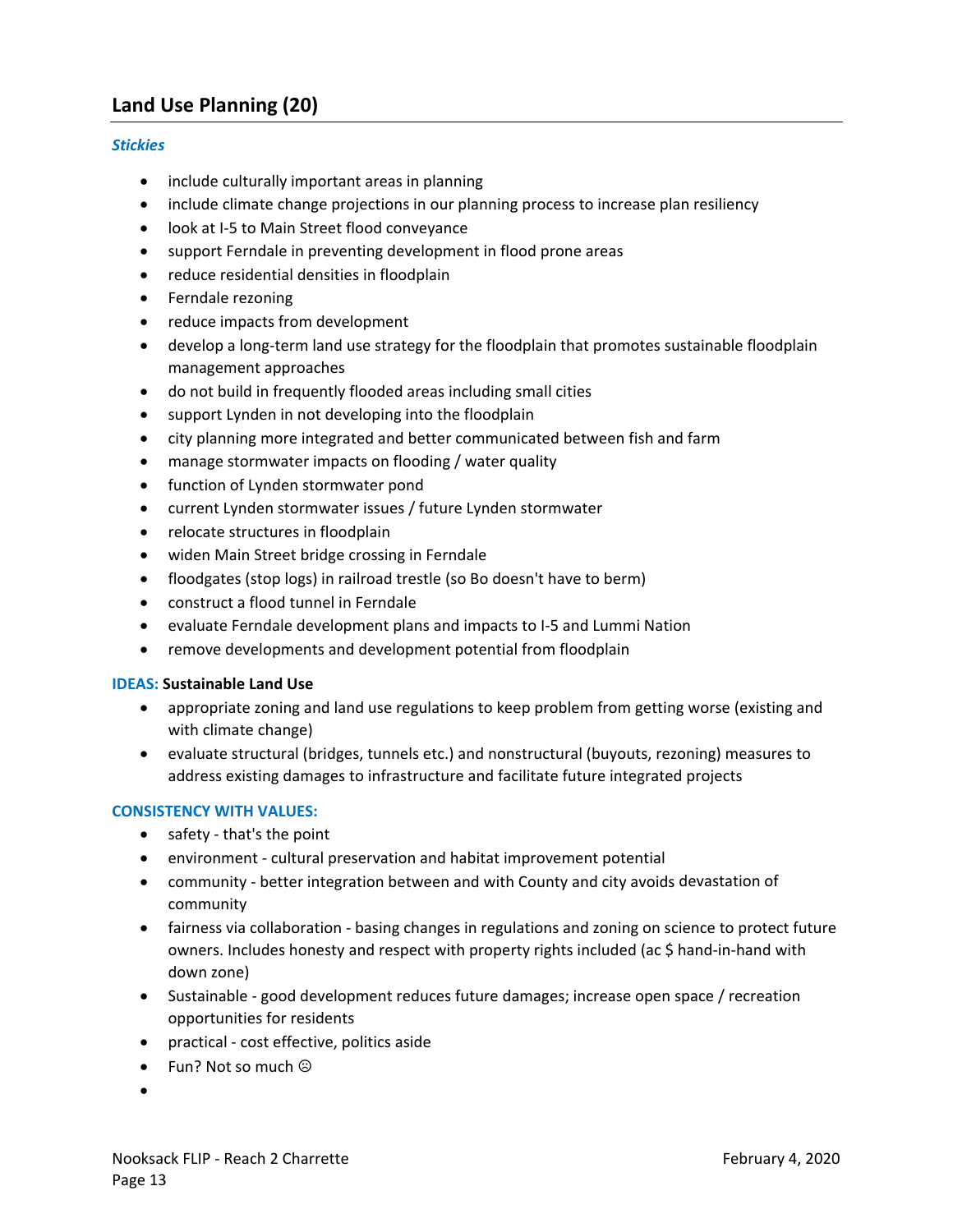#### **SPECIFICS:**

- 1. Evaluate impacts of filling for buildout based on current zoning (existing and future hydrology)
- 2. Require modeling for zero-rise floodplain developments
- 3. Identify areas and candidates for buyout (flood + culture + habitat)
- 4. Don't annex into floodplain ‐ based on climate change

#### *Future / Maybe*

- flood code changes
- zoning changes
- flood risk prevention not just reduction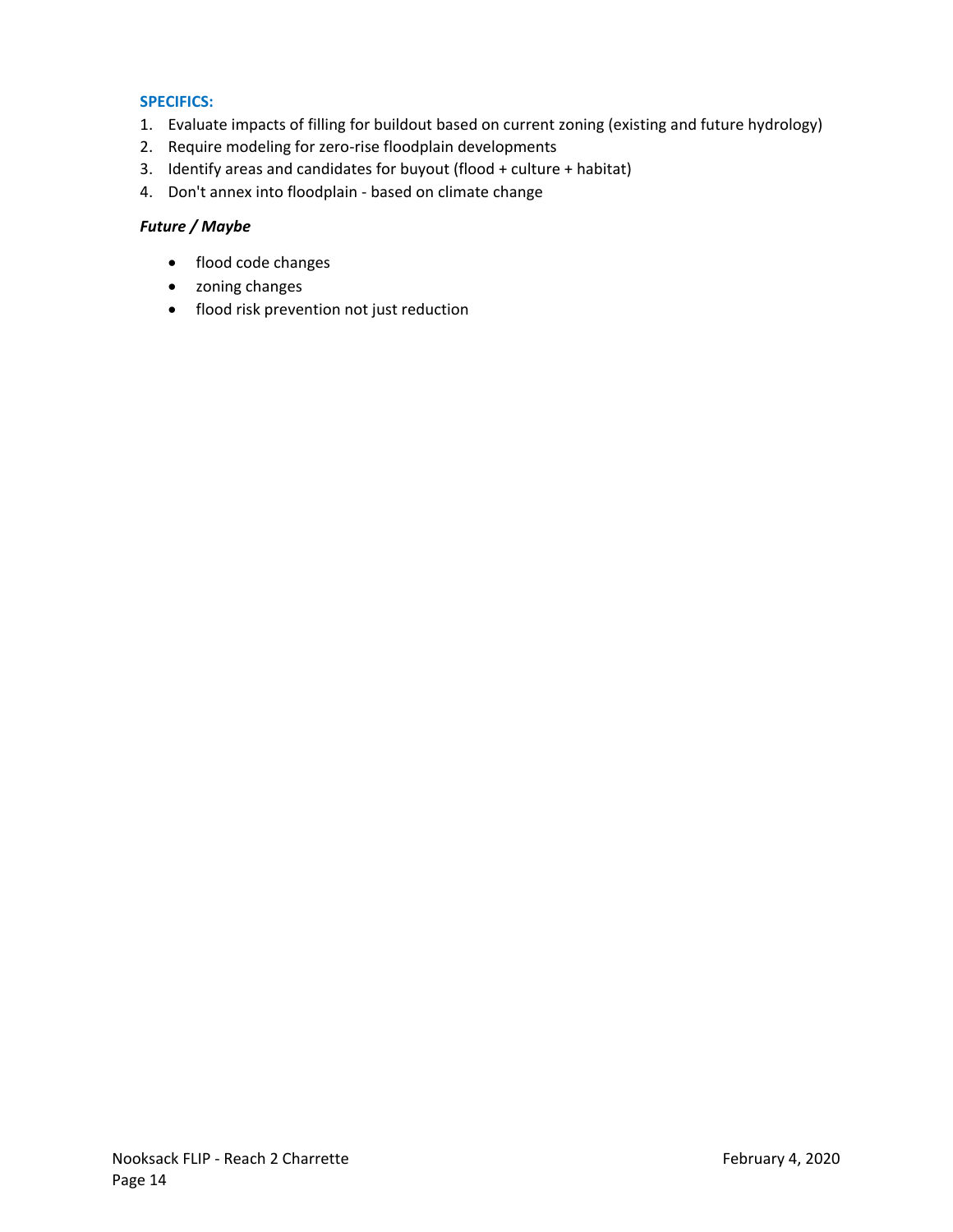## **Water rights (17)**

#### *Stickies*

- water rights issues addressed for farmers
- water rights for habitat improvements
- trade restoration sites on ag land for irrigation water
- trading fish habitat improvements for water rights
- water rights for habitat
- head gates on ditches to improve summer flows
- use weirs on ditches to release / slow water at best times
- Lower Fishtrap restoration project in exchange for providing farmers permanent water rights for cropland in that area
- give water access for habitat
- find a way to marry when we want to be rid of water and when we want it for irrigation

#### **IDEAS: Bertrand Natural Resource Habitat Partnership pilot 2.0**

Shift to more productive sites to show net benefit to fish and agriculture

- trading water rights
- water bank
- transfers
- surface to groundwater
- setback levees
- making better habitat
- making better riparian
- managed groundwater withdrawals
- flood easements

#### **Parameters:**

- Who: people in this room
- Metric: acres of functional habitat, acres of productive farmland increased
- How long: up to 10 years with three phases
- Given: a pilot to not impinge on or impede any property rights and treaty rights and to provide a model of collaboration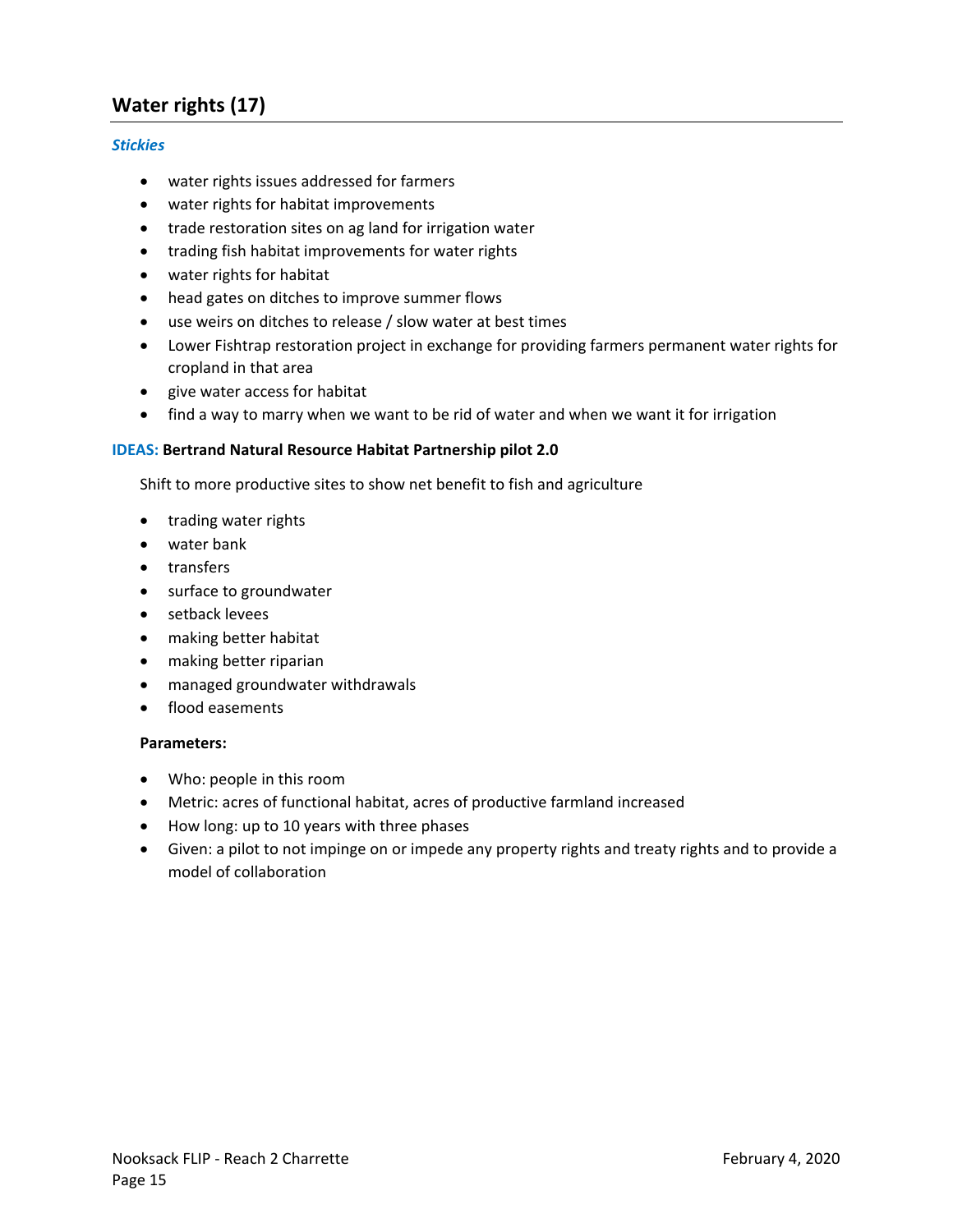## **Levee Re‐configuration (16)**

#### *Stickies*

- remove the back levee below south dry bridge to help convey flood water
- **•** setback levees in strategic locations
- Pinch point set back on southside (RM 14.5)
- setting back levees: to allow complex habitat
- pinpoint historic / most likely area for fish passage
- model road / levee removal at site (yesterday)
- levee removal
- **•** levee setbacks where possible
- evaluate impacts of opening upstream end of Vanderpoel levee
- raise and lower levees in strategic areas
- open up fish trap to provide flood relief and habitat
- restore Fishtrap Creek ‐ levee setback, re‐meander
- raise Main Street bridge in Ferndale to reduce upstream flood stage
- set back levees at corners to reduce flood heights and help habitat
- lower Bertrand / Fishtrap levees for improved Nooksack flood conveyance
- side channel development opposite Ritter Road flood gate
- side channel / slough development low spot right bank, upstream of I-5 bridge

#### **IDEAS: Levee Reconfiguration: Long‐ and short‐term levee reconfiguration alternatives**

- levee setbacks to reduce flood pressure, increase flood storage, and improve fish habitat
	- 1. AJ's setback levee acquisition, setback levee, habitat channel
	- 2. lower Fishtrap levee setback acquisition, new levee setback levee, riparian enhancement
	- 3. Fishtrap Grand Plan!! ‐ large levee setback, possible re‐route in exchange for water rights
	- 4. Dahlberg property ‐ Oxbow and setback levee
- questions and obstacles
	- 1. modeling of benefits and drawbacks
	- 2. current land uses
	- 3. downstream effects
	- 4. streamlined property acquisition process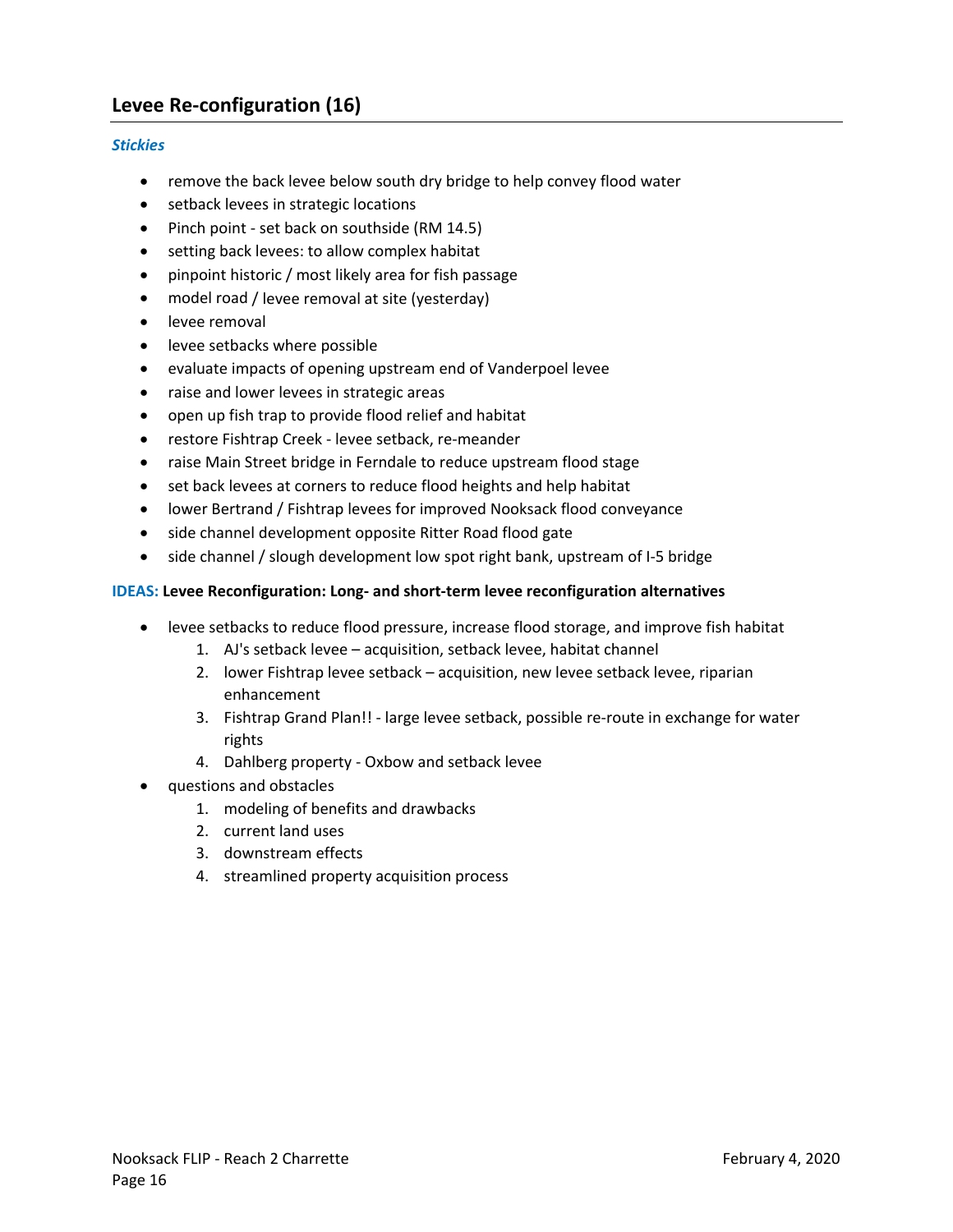# OTHER CONCEPTS

The following concepts were created but no further development occurred at the meeting.

## **Sediment (8)**

#### *Stickies*

- dredge the river
- sediment removal
- take serious look at managing sediment
- remove sediment
- improve river capacity
- sediment removal in the Everson / Lynden areas of the Nooksack River to decrease flooding
- construct pilot channels
- evaluate each pinch point and what can be done. This will also help sediment routing
- readily repeatable river channel surveys (sediment changes)

## **Improve Drainage (6)**

#### *Stickies*

- improve drainage / pump Bertrand / Fishtrap
- manage drainage as fish habitat / restore fish passage
- (from) Appel Farms (to the) south: re-plumb drainage with flood flow direction

## **Tree Planting and Wetlands (5)**

- enhance riparian corridors
- plant riparian cover on floodplain channels
- riparian plantings on "stream" channels
- reforest Nooksack River buffer
- strategically restore riparian processes everywhere we can along river in Reach 2 and then large tributaries in floodplain
- increase riparian coverage
- connect floodplain drainage to reduce fish stranding and improve drainage after floods
- Schneider ditch wetlands riparian improvements
- restore low floodplain wetland areas and improve connectivity to river
- one large scale floodplain wetland revegetation project
- restore forested wetlands
- constructed wetlands with water quality improvement on ditches
- improve current wetlands for fish habitat
- create connected wetlands where possible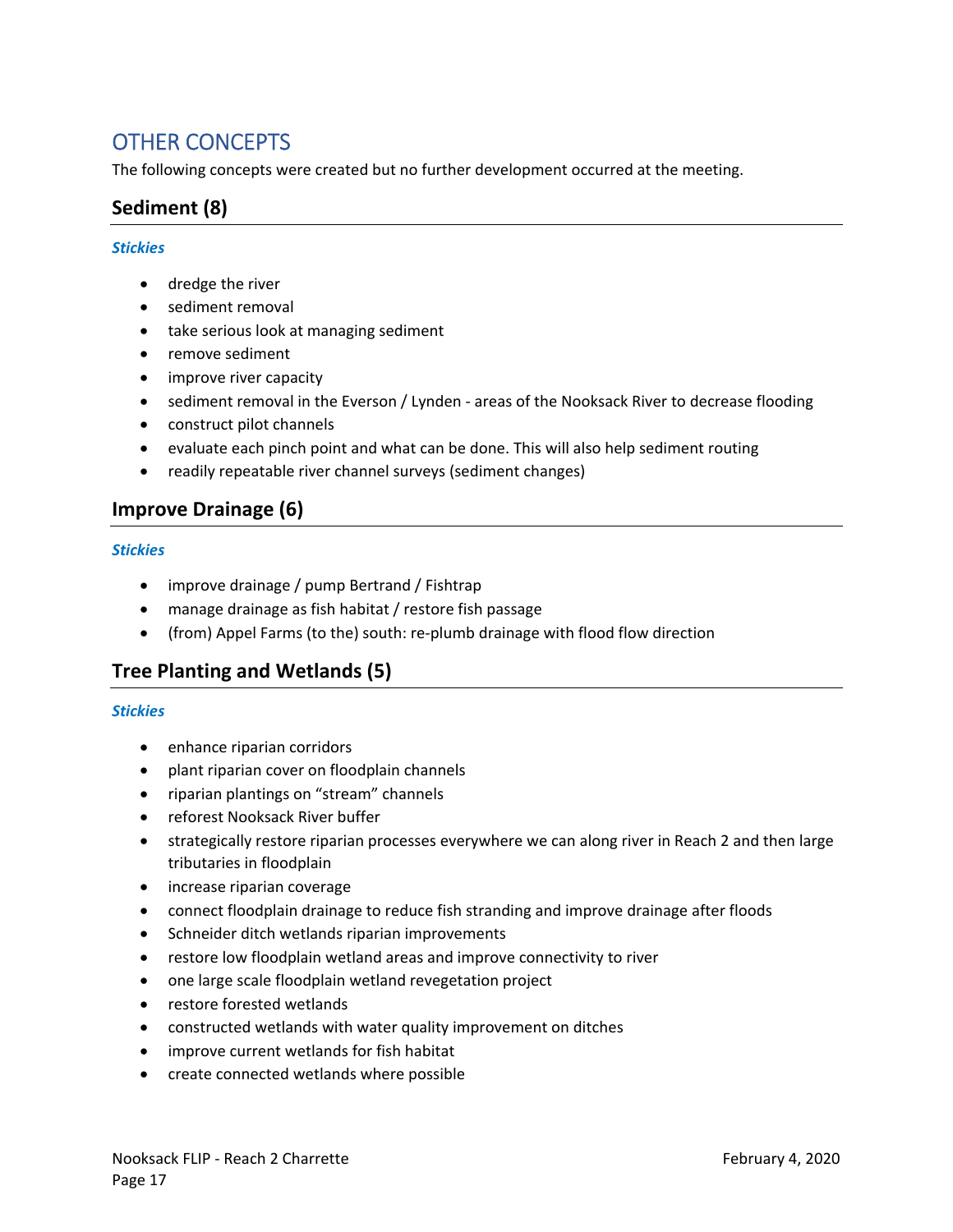## **Collaborate (5)**

#### *Stickies*

- Is there linkage between drought resilience for farmers and fish?
- a better understanding of the issues surrounding salmon survival
- continue farm / fish discussions
- landowner agreements with tribes for fishing access
- streamline process for agreed improvements
- make government easy to work with
- involve tribal historians in specific project design development
- find creative ways to get community members from different perspectives more connected and create mutual understanding – regulator's tools
- listen to landowners who deal with flood directly
- build broad coalition for getting more money
- support culture that protects and returns tribal cultural artifacts, increase understanding of tribal culture ‐ current and historic

### **Improve Mainstream Habitat Complexity (3)**

#### *Stickies*

- specific salmon habitat project list
	- o levee setback
	- o LWD installation
	- o side channel re‐connection
- increase mainstem habitat complexity (more pools, wood)
- reconnect historic meanders and side channels
- increase floodplain habitat complexity (riparian trees, wood, etc.)
- improve side channel complexity
- re-meander floodplain channels
- apply channel migration zone management concepts to widen corridor
- clearly define needs i.e., what is good fish habitat
- allow some migration to recruit trees

## **Recreation (2)**

- establish a feasible location standard for the Nooksack Loop Trail
- enhance public access / enjoyment
- explore public education opportunities such as trails along levees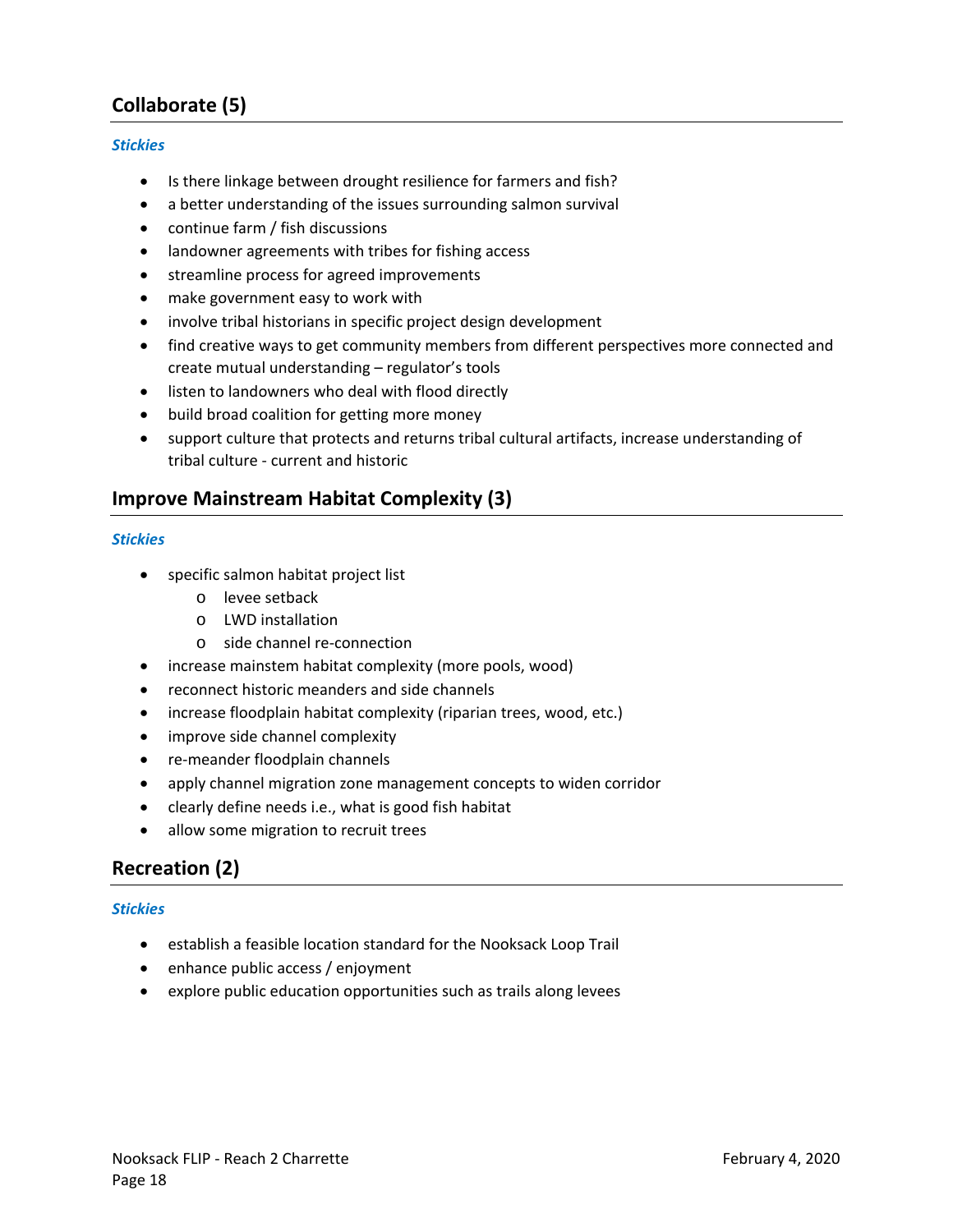## **Miscellaneous (2)**

#### *Stickies*

- measure project success and monitoring programs
- addressing issues bigger than Rreach 2 that affect salmon recovery (predation)
- hatchery development
- $\bullet$  channel(?)

## **Look at Crop Suitability and BMPs (0)**

#### *Stickies*

- communicate with farmers about changing crops and understanding seasonal needs
- explore crop options that are more tolerant of wet ground
- education / outreach
- land use banks for overflow corridors to maximize and improve juvenile survival

## **Bank Edge Roughening and Improvements (0)**

- build large wood structures in pilings
- identify habitat restoration projects at tributary mouths (Bertrand, Fishtrap, Schneider, Cougar, Ten Mile)
- improve fish habitat without sacrificing bank stability
- restore riparian and roughen edges
- enhance confluence of streams with river
- address and improve LWD recruitment and retention
- reduce rock along channel edge more natural banks
- enhance bank edges with wood and plants
- large wood at tributary mouths
- riprap roughening with LWD
- restore and enhance bank edges on mainstem
- increase in stream wood cover
- increase large woody debris accumulations in mainstem
- interlock bank protection piling with additional LWD
- restore buffers on floodplain channels working with owners' needs
- drive piles strategically to catch mobile wood but don't block channel
- soften river edges for fish
- look at creating ideal habitat within current levee systems
- enhance and restore habitat where tributaries meet river (fish rearing and refuge)
- excavate slack water areas where levees are set back